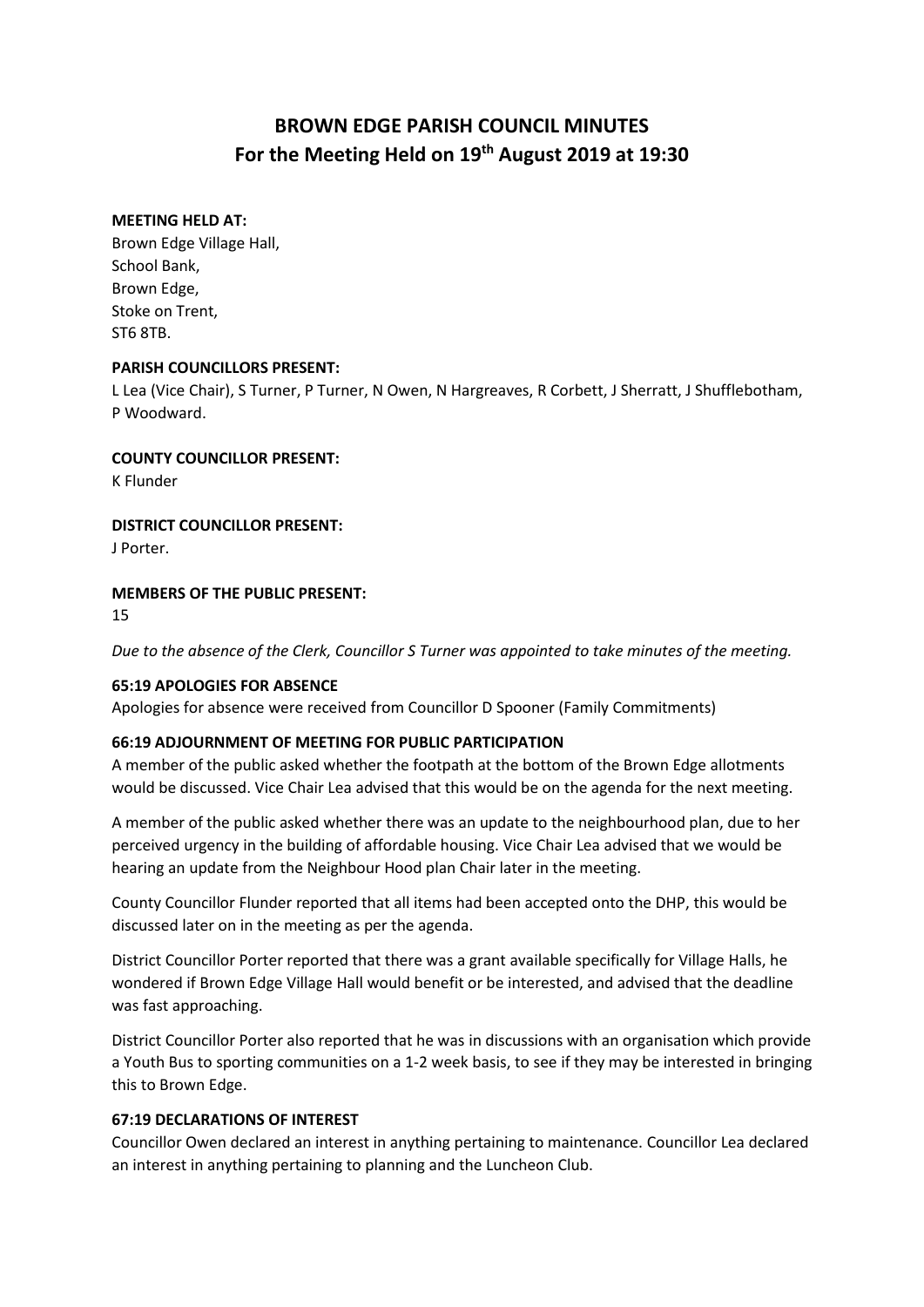### **68:19 CONFIRMATION OF MINUTES**

Councillor Woodward pointed out that a comment was missing from the previous minutes regarding insufficient notice for meetings. Councillor Turner moved that the minutes from the previous meeting were correct with the exception of the above point by Councillor Woodward.

#### **69:19 MATTERS ARISING**

Vice Chair Lea read out a resignation letter from Chair Alan Basnett. Councillor Turner expressed sincere regret at hearing this which was echoed by Councillor Lea. The entire council agreed what a huge loss this was to the Parish Council and Brown Edge. Councillor Turner moved that The Council very sadly accept the resignation, this was seconded by Councillor Owen. It was agreed that The Council should send out a letter of thanks to Chair Alan Basnett for his commitment and hard work for the village for such a long time. Councillor Turner moved that Vice Chair Lea act as Chair for the Council temporarily. Vice Chair Lea accepted this. Councillor Sherratt moved that Councillor Woodward take on the position of the Vice Chair. Councillor Woodward accepted this.

It was reported that Severn Trent have accepted responsibility for the blocked drain at Sandy Lane. They have explored the reason for the blockage by camera, and in the process partially cleared the blockage. The Parish Council has not received an update for 2 months, so it was moved that the Parish Council writes to Severn Trent Water to ask for an update on the situation. It was suggested that The Council request CCTV. County Councillor Flunder asked if he could be CC'd into the communication so that he could move this forward from his end also.

It was reported that no meeting had been arranged to discuss the footpath between Cross Edge and Willfield Lane. It was suggested that this item go on the agenda for the next meeting. In the meantime, Councillor Woodward, Councillor Hargreaves and Councillor Spooner would find out information for the members of public who had expressed concerns about the footpath.

It was reported that there were overhanging bushes along St. Annes Vale which were restricting the highway. It was moved that The Council write to the County Council and ask them to inspect this further. It was also mentioned that the same is true on the footpath between Fiddlers Bank and St Annes Vale. County Councillor Flunder asked for the footpath number, so that he could follow up with this.

Chair Lea reported that she had thoroughly researched the history into Quarry Road and Church Road and then written to the residents affected by the Church Road Sign. She has given them the opportunity to write or call to discuss further and will take further action depending upon the response given by the residents.

Chair Lea has spoken to the Divisional Commander and it was advised that a PCSO sergeant will monitor drinking at the Hollybush Hedge, which has been temporarily closed. The landlords are monitoring the situation.

Chair Lea reported that a letter of thanks has been sent to Mr Winkhill for his much appreciated help with the memorial damage. Further damage to the memorial was reported and has now been passed to the police for their assistance.

The Council sanctioned the payment of a cheque for £39.60 which had been sent to Kompan Ltd. for the repairs to the compound which had now been completed.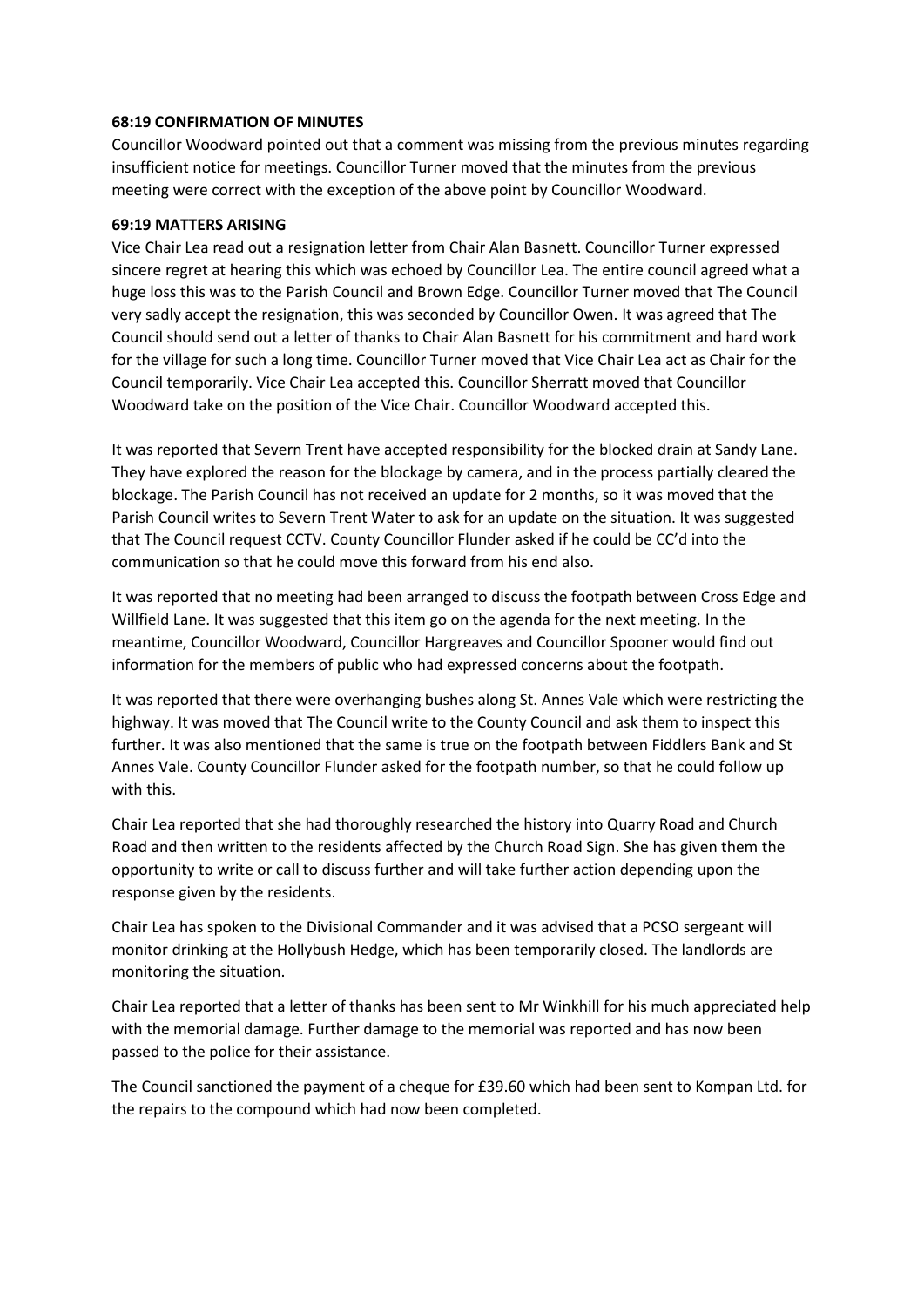The Council decided that a letter of thanks should be sent to Mr. Adderley for the work undertaken, free of charge, for renewing the safety matting to the slide, especially the night before the Brown Edge Carnival & Well Dressing.

# **70:19 OTHER MATTERS FOR DISCUSSION**

County Councillor Flunder reported on the meeting at Endon regarding the road safety and crossing at Clay Lake and Broad Lane, which was also attended by Councillor P Turner and Councillor A Basnett. The Council also saw the Consultation Summary document which included a speed limit reduction to 30mph from Brown Edge to Endon, a crossing point at Broad Lane and a further crossing on the Brown Edge side. Providing the suggestions were approved by the Brown Edge Parish Council, the timeline of events would see the works be completed by March 2020. Councillors commented on how pragmatic the solution has been, but made a comment that The Council need to somehow ensure that people don't ignore the 30mph. It was moved that the Council supported the proposal with all Councillors in agreement. The Council thanked County Councillor Flunder for this solution and the hard work that he has put into this so far. County Councillor Flunder also presented to the Council the recent data on pot hole filling times, which have reduced by  $2/3^{rd}$ s and is now an average of 23 days from report to filling.

It was agreed by The Council that the discussion around the website and notice for meetings would be moved to next month's agenda when they had more information about the structure of moving forward. Councillor Turner talked about the Openness Policy of Small Councils and advised that he would re-circulate the guidance to all Councillors ahead of the next meeting.

# **71:19 REPORTS & ACTIONS**

It was reported that there had been one internment fee and one headstone fee.

It was reported that The Amenities Committee meeting had been cancelled.

The Neighbourhood Plan Committee Chair reported that there are new requirements from the Committee and in light of this, some clerical assistance is needed as well as more input from the Council. It was reported that this clerical need is creating a delay in moving the Neighbourhood Plan along. Chair Lea reported that she has a meeting scheduled and during this meeting would explore the possibility of this and extra funding.

# **72:19 PLANNING**

The below planning applications were discussed and it was agreed to forward no objections subject to normal planning guidelines, for:

- SMDC/2019/0382 Proposed demolition of existing building yard sheds and the erection of 2 single storey residential properties at Newfold Farm, Sytch Road, Brown Edge.
- SMDC/2019/0432 Second Storey side extension and single storey rear extension at 11- High Lane, Brown Edge
- 158, High Lane, Brown Edge.

The below planning application was discussed, and The Council agreed to object to this proposal on the grounds of overdevelopment, lack of car parking space, loss of car parking for the existing property as well as safety concerns due to the proximity of the property to the junction. The Council agreed to state to SMDC that if SMDC decided to pass the plans, the footway adjoining Leek Road must be improved and widened.